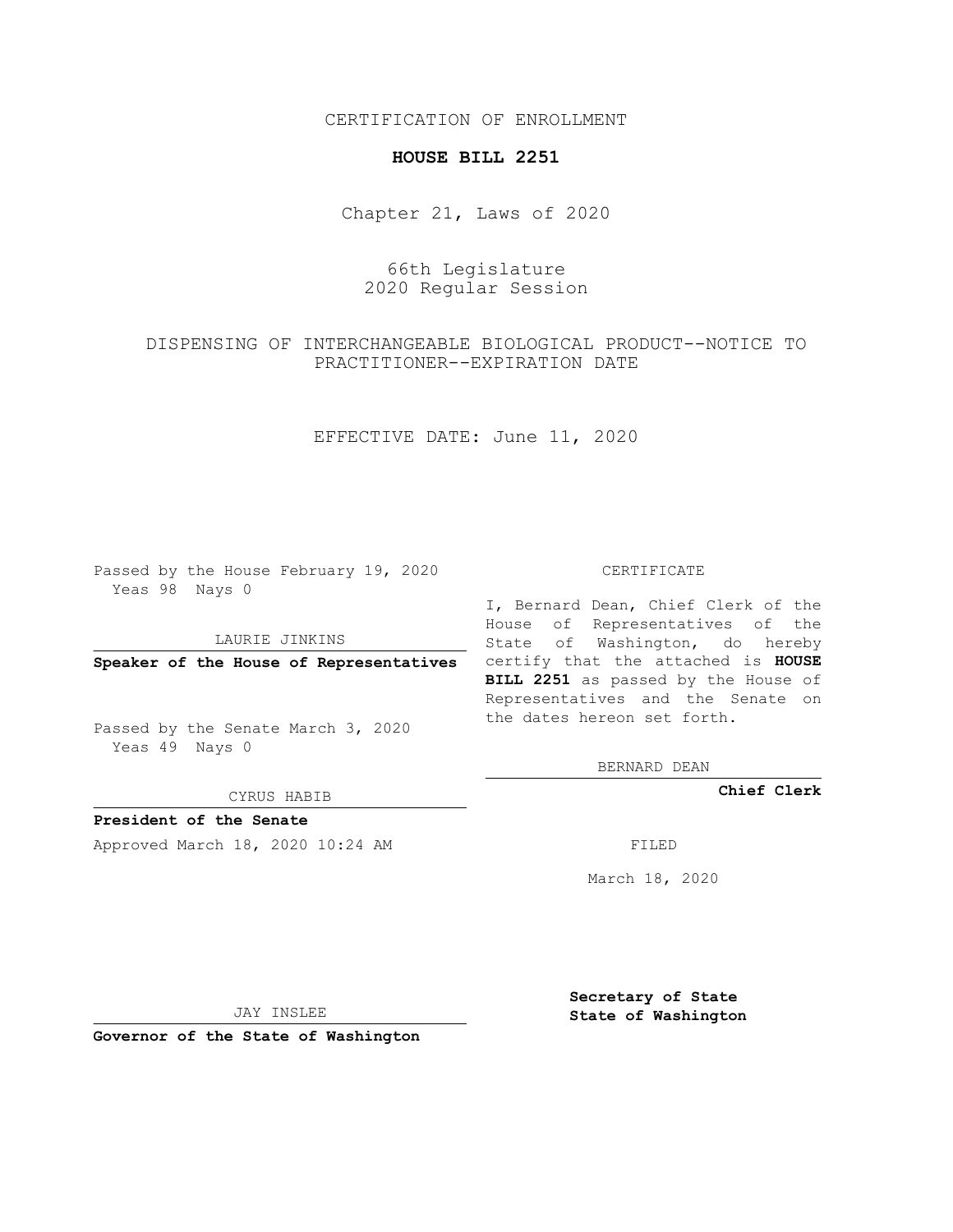## **HOUSE BILL 2251**

Passed Legislature - 2020 Regular Session

**State of Washington 66th Legislature 2020 Regular Session**

**By** Representatives Thai and Cody

Prefiled 12/19/19. Read first time 01/13/20. Referred to Committee on Health Care & Wellness.

1 AN ACT Relating to the expiration date for notification of 2 dispensing an interchangeable biological product; amending RCW 3 69.41.193; and providing an expiration date.

4 BE IT ENACTED BY THE LEGISLATURE OF THE STATE OF WASHINGTON:

5 **Sec. 1.** RCW 69.41.193 and 2015 c 242 s 4 are each amended to read as follows:6

 (1) Within five business days following the dispensing of a biological product, the dispensing pharmacist or the pharmacist's designee must make an entry of the specific product provided to the patient, including either the name of the product and the manufacturer or the federal food and drug administration's national drug code, provided that the name of the product and the name of the manufacturer are accessible to a practitioner in an electronic records system that can be electronically accessed by the patient's 15 practitioner through:

16 (a) An interoperable electronic medical records system;

17 (b) An electronic prescribing technology;

- 18 (c) A pharmacy benefit management system; or
- 19 (d) A pharmacy record.

20 (2) Entry into an electronic records system, as described in 21 subsection (1) of this section, is presumed to provide notice to the